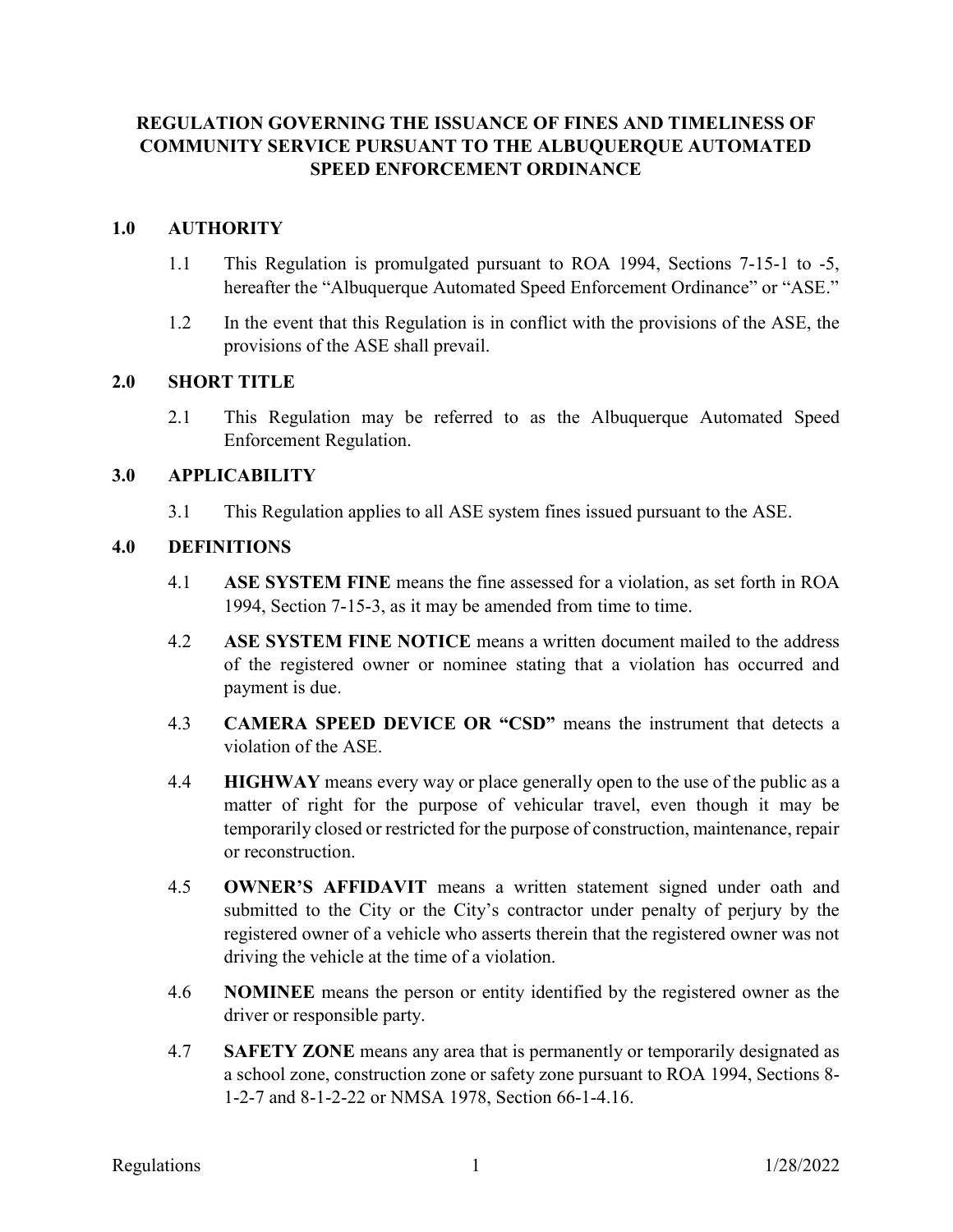4.8 SPEED LIMIT means a highway's declared speed limit issued pursuant to ROA 1994, Section 8-1-2-6 or NMSA 1978, Section 66-7-303.

# 5.0 ENFORCEMENT

- 5.1 For all sections of highways other than those within Safety Zones, an ASE System Fine shall only be issued when:
	- 5.1.1 A violation as set forth in ROA 1994, Section 7-15-3, as it may be amended from time to time, has occurred; and
	- 5.1.2 The speed of the vehicle recorded by the CSD was equal to or greater than ten (10) miles per hour over the speed limit of the section of highway upon which the vehicle was driving.
- 5.2 For all sections of highways within safety zones, an ASE system fine shall only be issued when:
	- 5.2.1 A violation as set forth in ROA 1994, Section 7-15-3, as it may be amended from time to time, has occurred; and
	- 5.2.2 The speed of the vehicle recorded by the CSD was equal to or greater than five (5) miles per hour over the speed limit of the section of highway upon which the vehicle was driving.

### 6.0 TIMELINESS

- 6.1 Within thirty (30) days of receiving an ASE system fine notice, the registered owner shall:
	- 6.1.1 Pay the ASE system fine; or
	- 6.1.2 Notify the City in writing that the registered owner elects to complete community service in lieu of payment of the ASE system fine; or
	- 6.1.3 Submit an owner's affidavit nominating another individual as the actual driver of the vehicle; or
	- 6.1.4 Submit a written request for a hearing to the City's Independent Office of Hearings, to be conducted in accordance with ROA 1994, Section 7-15- 3(F).
- 6.2 Within thirty (30) days of receiving an ASE system fine notice, the nominee shall:
	- 6.2.1 Pay the ASE system fine; or
	- 6.2.2 Notify the City in writing that the nominee elects to complete community service in lieu of payment of the ASE system fine; or